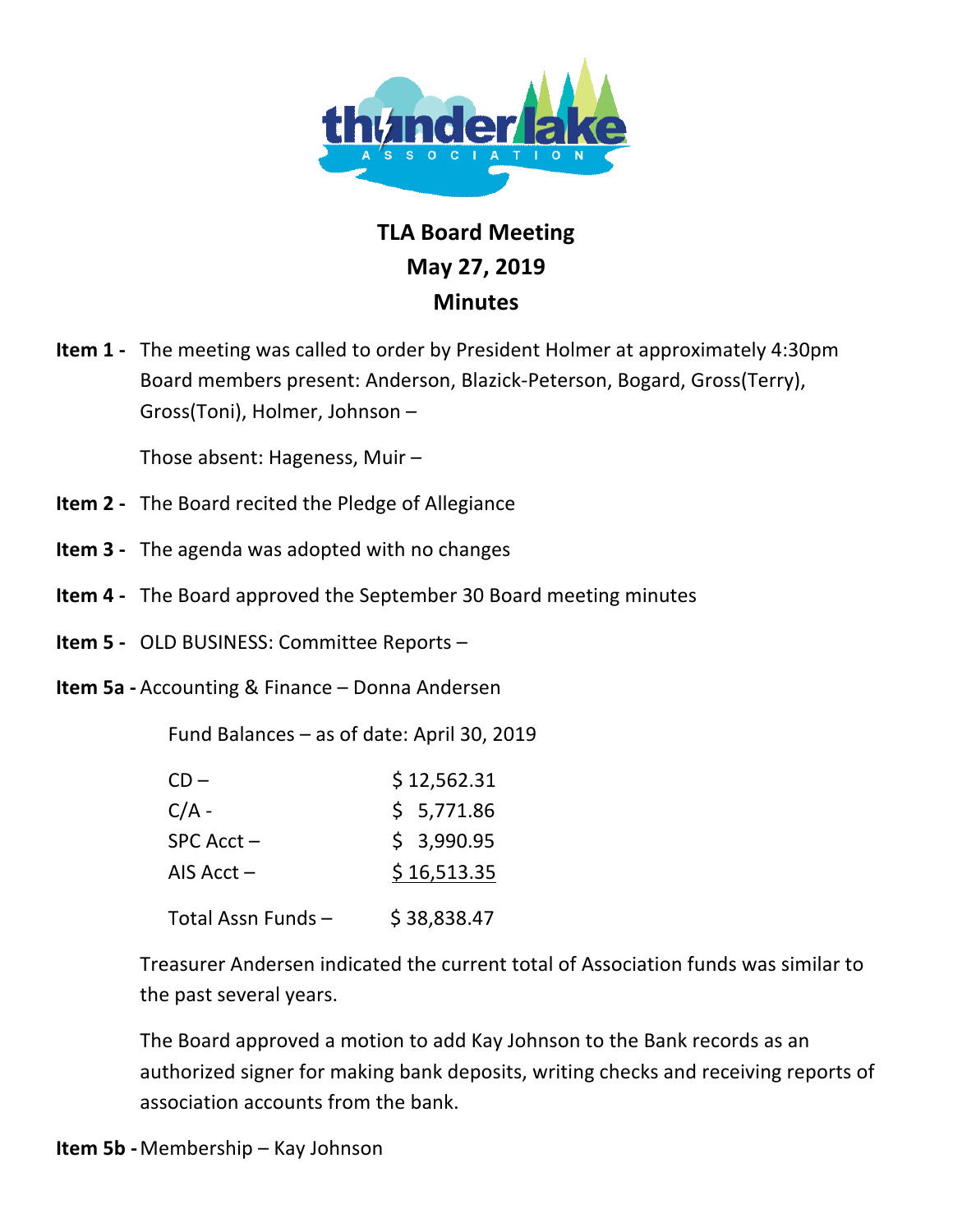TLA Membership  $-$  247 Individual - 181 Entity

SPC Membership  $- 131$  Individual  $-$  Entity (3 new)

AIS Contributors -- 67 Individual

Revenue: TLA =  $$3,705 - SPC = $2,260 - AIS = $3,100$ 

Total Revenue: \$9,625

Kay reported that the printing and mailing of the President's letter and 2019-2020 Membership form this spring was  $$423.$ 

Kay also reviewed comments that had been made on this year's membership forms.

There was discussion of what a program to increase membership might include in addition to what has been done in the past. It was felt the Association could do a better job of contacting new property owners and introducing them to the Thunder Lake Association and discuss why they should join. It was agreed that the new Member Relations Committee should work on developing a 'new member program' -

## **Item 5c** - Preservation/AIS/Communications/Education – John Bogard

Plans are underway to form the TLA AIS Task Force consisting of individuals who are committed to supporting the AIS Prevention efforts for Thunder Lake and the lobbying efforts of MLR at the state legislature.

Concern was expressed over the lack of Cass County boat inspector coverage at the Thunder Lake public landing – It appears that Cass County does not consider the AIS threat to be as severe on Thunder Lake as it is on other Cass County lakes – Efforts will continue to get Cass County to staff the TL public landing more frequently  $-$ 

Concern was also expressed over the number of TL based boats that travel to Leech Lake to fish and/or boat and then return to TL and by-pass the public landing when re-launching into TL – Leech now has Zebra mussels and Milfoil. There was much discussion about this perceived increase in risk to TL – It was decided that the Board would work to increase the awareness of TL boat owners about the increased danger to TL this represents. It was decided to create a post card mailing to the TL mailing list alerting everyone and to offer free boat cleaning at Thunder Lake Sports – The Association will cover the cost of the cleaning. The Board will revisit this issue at its July meeting.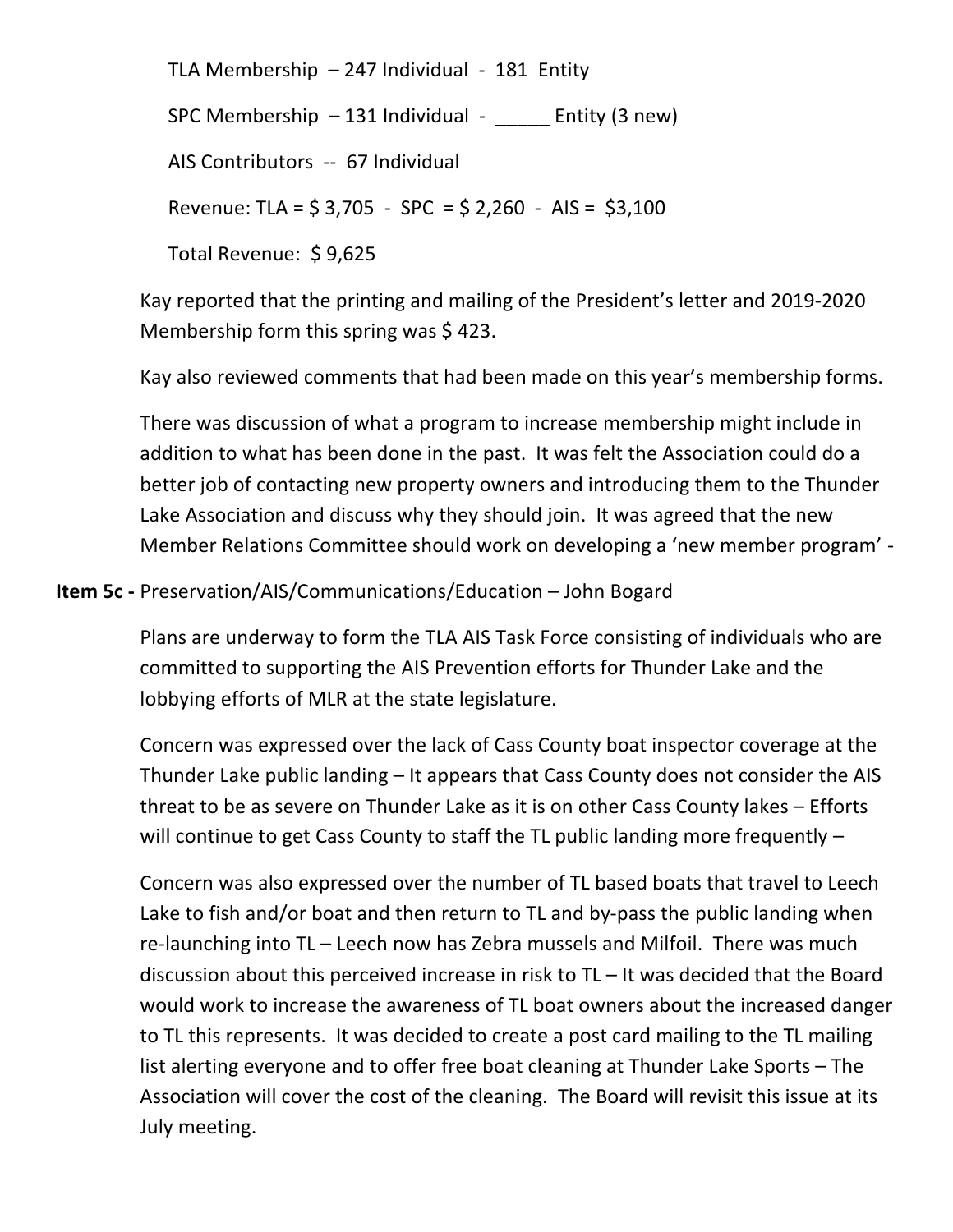## **Item 5d** - Sportsmen's Club – Terry Gross

Terry reported the parking area is much improved with the spreading of crushed concrete last fall. The new pistol range is progressing and will hopefully be completed this summer.

Plans include the planting of additional trees at the range.

Terry also requested Board approval to purchase 10-12 foot fold-up picnics like tables to be used at the range and during the August 3 picnic and other Association events. The Board approved the purchase of 10 tables with a maximum expenditure of  $$2,000$  to be paid by Association funds.

- **Item 5e** Water Quality Committee Bob Muir In Bob's absence Craig Holmer reported that water testing will continue this summer during the months on May through September.
- **Item 5f** Social Committee Toni Gross

The Board agreed that the  $4<sup>th</sup>$  of July water picnic should be moved from the Sand Bar to another location that will provide a stable environment for the crew preparing and serving the food and will also allow folks to eat on the shore or in their boat. Terry G will research alternative sites around the lake.

The Board also agreed with moving the Annual Meeting Day picnic from Big Springs to Deerhaven this year.

**Item 5g** - Website Committee – Mark Hageness – In Mark's absence John Bogard asked the Board members to review the website content and let Mark know what they would like to see. The Board did pass a motion that no 'for sale' announcements will be allowed on the website, but that they could be posted on the Association Facebook page.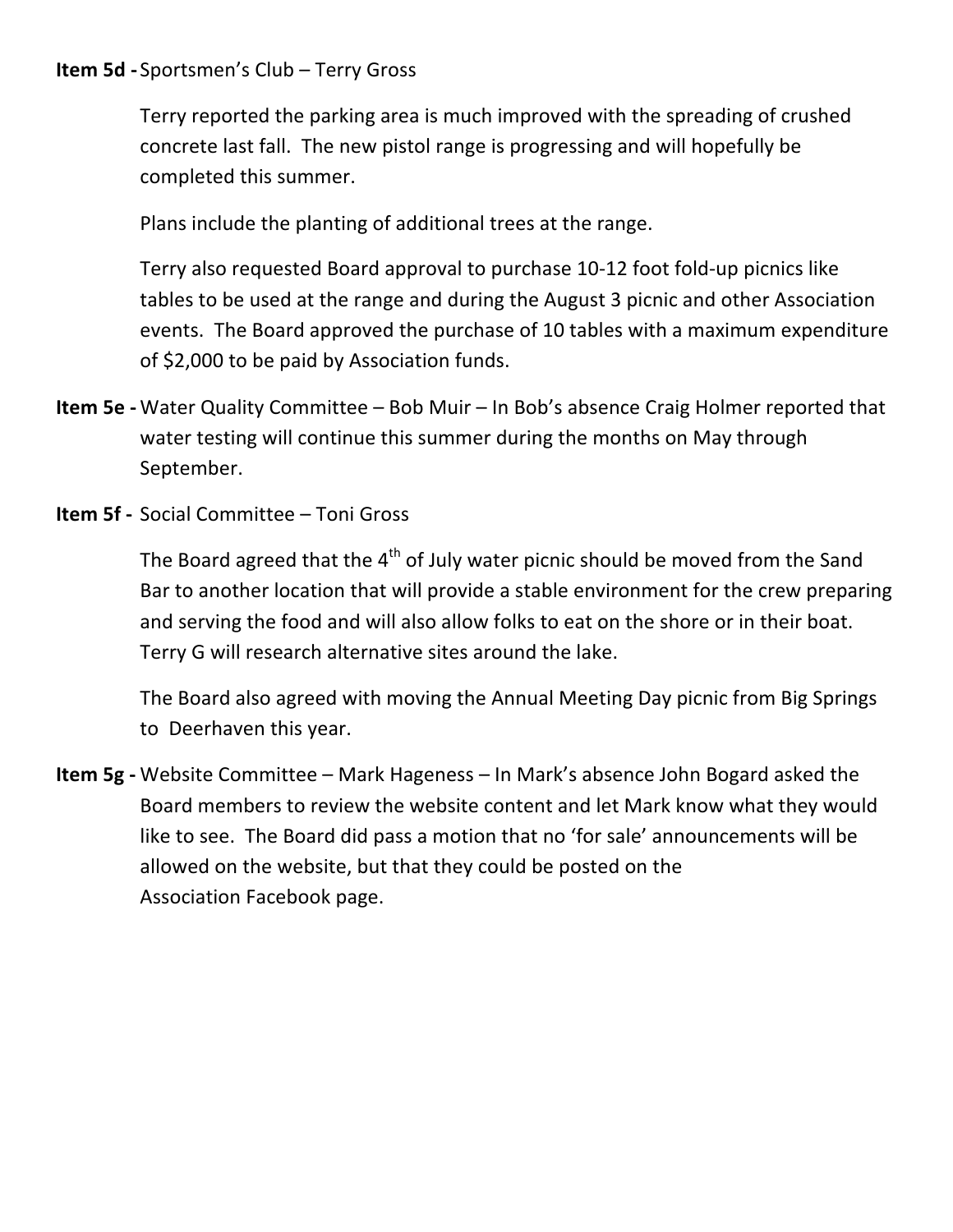**Item 5h** - Member Relations Committee  $-$  Karen Engh  $-$  John Bogard asked the Board members to review a list of possible activities for this new committee -The Board suggested the following items be included for consideration:

Maintain the 3 TLS Display Boards (Public Landing, TL Sports, SCP Clubhouse)

Encourage TLA members to provide pictures for posting on the TLA Website

Develop samples of gear (hats, sweatshirts, tee-shirts, boat flags, dock flags, etc) that could be sold by the TLA (the Board voted to remove the word "association" on the TLA logo for this gear)

Develop a "Welcome to Thunder Lake" Brochure for distributing to new property owners and visitors-

Item 5i - TLA Special Project - Loon Nests - Pat Blazick-Peterson

Pat reported that several loon nests have been placed in Thunder Lake and several more are under consideration -

- Item 5j Ideas regarding use of Cash Luck Donation The Board felt Cash would want her donation to go toward protecting the Lake from AIS and other activities that would be detrimental to the quality of the water and surrounding shorelines.
- **Item 5k** Several items of general interest were discussed:

The property owners on the Sand Bar may now be interested in some signage.

There was discussion of the light pollution around the lake and that an effort should be made to encourage property owners to modify their yard/security lights with shields and/or replacement of current lights with new ones with shields. It was felt the Association could encourage compliance by assisting with the expense to the property owners. Action on this item was tabled until next meeting.

**item 6 -** NEW BUSINESS – No new business was introduced.